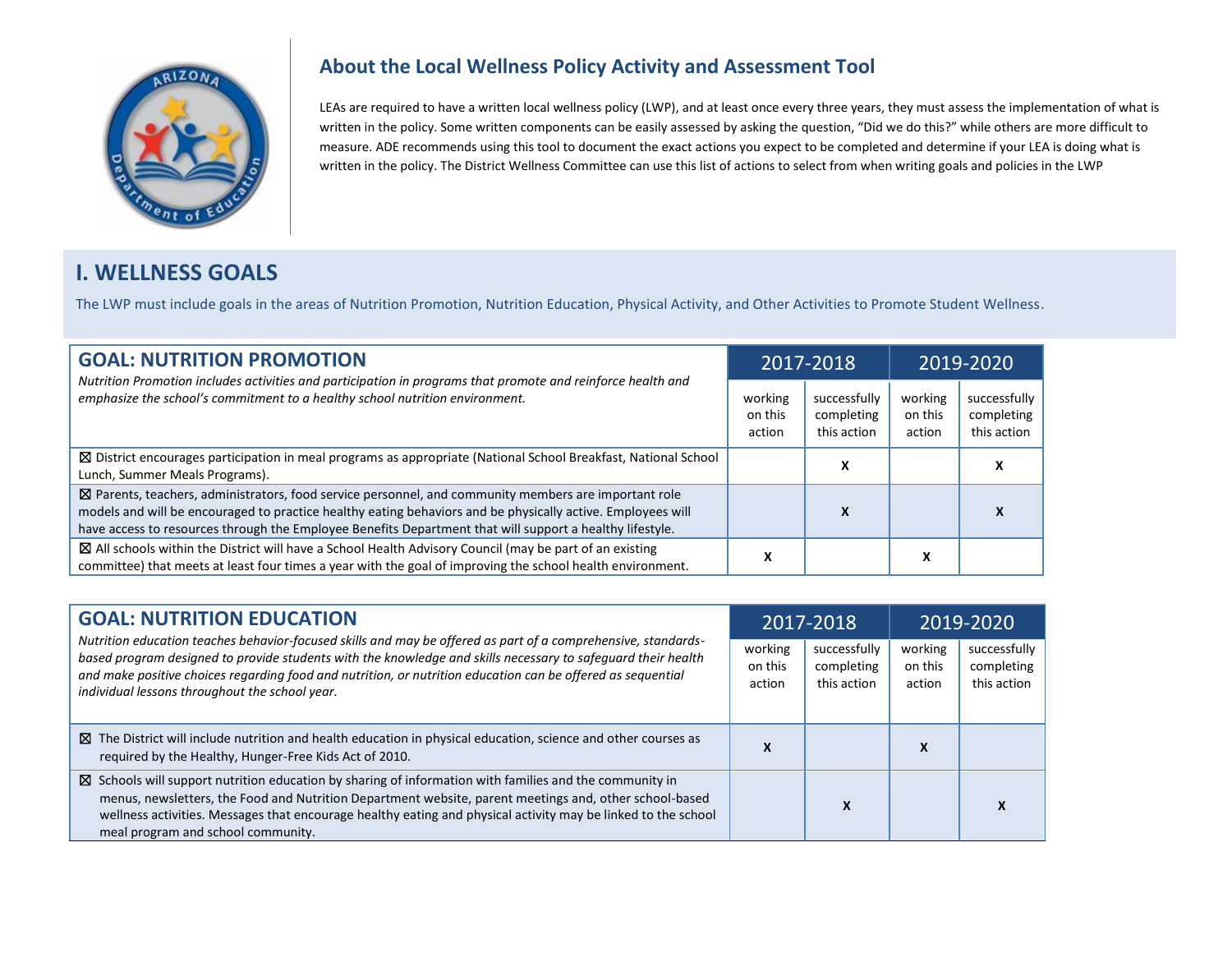| <b>GOAL: PHYSICAL ACTIVITY</b>                                                                                                                                                                                                                                                                                                                                                                                                                                                                                                                                   |                              | 2017-2018                                 |                              | 2019-2020                                 |
|------------------------------------------------------------------------------------------------------------------------------------------------------------------------------------------------------------------------------------------------------------------------------------------------------------------------------------------------------------------------------------------------------------------------------------------------------------------------------------------------------------------------------------------------------------------|------------------------------|-------------------------------------------|------------------------------|-------------------------------------------|
| Physical activity is defined by the Centers for Disease Control and Prevention (CDC) as any bodily movement<br>produced by skeletal muscles that result in energy expenditure. Regular physical activity in childhood and<br>adolescence improves strength and endurance, helps build healthy bones and muscles, helps control weight,<br>reduces anxiety and stress, increases self-esteem and may improve blood pressure and cholesterol levels.<br>Incorporating regular physical activity in your school(s) is an important contributor to student wellness. | working<br>on this<br>action | successfully<br>completing<br>this action | working<br>on this<br>action | successfully<br>completing<br>this action |
| ⊠ Students in grades K-6 will receive two 30-minute physical education lessons to equal 60 minutes of physical<br>education instruction per week.                                                                                                                                                                                                                                                                                                                                                                                                                |                              | x                                         |                              |                                           |
| $\boxtimes$ Students in grades 7-8 will receive at least two semesters, over two years, of physical education lessons to<br>equal to one class period of physical education instruction five times per week.                                                                                                                                                                                                                                                                                                                                                     |                              | x                                         |                              |                                           |
| $\boxtimes$ Students in grades 9-12 will receive two semesters over the four years of physical education lessons equal<br>to one class period of physical education instruction five times per week.                                                                                                                                                                                                                                                                                                                                                             |                              | x                                         |                              |                                           |
| $\boxtimes$ Physical education instruction and curriculum are aligned with national and State standards.                                                                                                                                                                                                                                                                                                                                                                                                                                                         |                              | X                                         |                              |                                           |
| $\boxtimes$ Elementary schools will schedule and provide two recess periods of not less than 15 minutes each school<br>day to students in grades 1 through 5 and in a full-day kindergarten program.                                                                                                                                                                                                                                                                                                                                                             | x                            |                                           |                              |                                           |

# **II. DISTRICT POLICIES**

| <b>DISTRICT POLICY: SCHOOL MEALS STANDARDS</b>                                                                                                               | 2017-2018                                    | 2019-2020                                   |
|--------------------------------------------------------------------------------------------------------------------------------------------------------------|----------------------------------------------|---------------------------------------------|
| At a minimum, the school meal standards should meet the New Meal Pattern requirements. LEAs can establish additional<br>standards important to the district. | schools in<br>compliance                     | schools in<br>compliance                    |
| $\boxtimes$ Nutritional standards for reimbursable meals sold or served in all schools will meet or exceeded the USDA guidelines.                            | 100%                                         | 100%                                        |
| Food and beverages sold or served to students during the school day will conform with applicable nutrition standards.<br>$\boxtimes$                         | 100%                                         | 100%                                        |
| $\boxtimes$ Schools will schedule at least 20 minutes for lunch from the time the student is seated.                                                         | $16 \geq 20$ minutes<br>$32 \leq 20$ minutes | $29 \ge 20$ minutes<br>$34 \leq 20$ minutes |
| <b>School Breakfast Program</b>                                                                                                                              |                                              |                                             |
| $\boxtimes$ Schools will schedule at least 10 minutes for breakfast from the time the student is seated.                                                     | $44 \geq 10$ minutes<br>$2 \leq 10$ minutes  | $56 \geq 10$ minutes<br>$6 \leq 10$ minutes |
| School Meal Standards meet the following additional guidelines established by the district:                                                                  |                                              |                                             |
| $\boxtimes$ Meals are appealing and attractive to students.                                                                                                  | 100%                                         | 100%                                        |
| $\boxtimes$ Meals are served in clean and pleasant settings.                                                                                                 | 100%                                         | 100%                                        |
| $\boxtimes$ Free, potable water is available to all students during the meal period.                                                                         | 100%                                         | 100%                                        |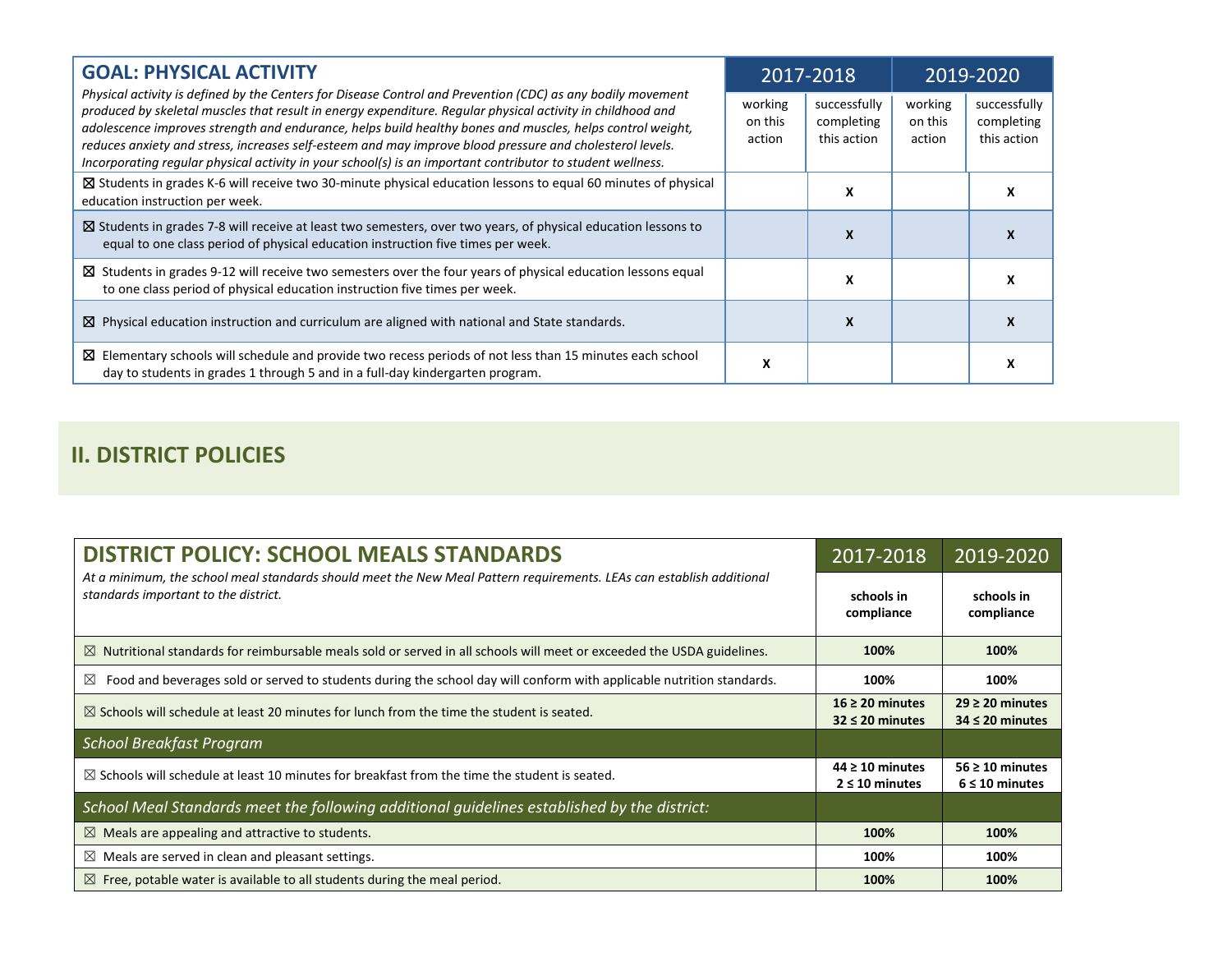| <b>DISTRICT POLICY: COMPETITIVE FOOD AND BEVERAGES</b>                                                                                                                                                                                                                                                                                                                                                                                             | 2017-2018                     | 2019-2020                     |
|----------------------------------------------------------------------------------------------------------------------------------------------------------------------------------------------------------------------------------------------------------------------------------------------------------------------------------------------------------------------------------------------------------------------------------------------------|-------------------------------|-------------------------------|
| (FOOD SOLD TO STUDENTS)<br>Competitive foods and beverages are those foods that are sold outside of and in competition with the federally reimbursable<br>meal programs. At a minimum, LEAs must ensure all foods and beverages sold on campus, during the school day defined as<br>midnight to thirty minutes after the end of the school, will meet the USDA Smart Snack guidelines for grades K-12. LEAs can<br>establish additional standards. | % of schools in<br>compliance | % of schools in<br>compliance |
| $\boxtimes$ Foods and beverages sold outside the school meal programs will meet the Nutrition Standards on the school campus during<br>the school day (midnight to thirty minutes after the end of the school day). This applies to foods sold:                                                                                                                                                                                                    | 100%                          | 100%                          |
| $\boxtimes$ A la Carte                                                                                                                                                                                                                                                                                                                                                                                                                             | 100%                          | 100%                          |
| $\boxtimes$ In student stores                                                                                                                                                                                                                                                                                                                                                                                                                      | 100%                          | 100%                          |
| In vending machines<br>$\bowtie$                                                                                                                                                                                                                                                                                                                                                                                                                   | 100%                          | 100%                          |

| <b>DISTRICT POLICY: CELEBRATIONS AND REWARDS</b>                                                                                                                                                                                                                                                                                                                                                                                                                                         | 2017-2018                              | 2019-2020                        |
|------------------------------------------------------------------------------------------------------------------------------------------------------------------------------------------------------------------------------------------------------------------------------------------------------------------------------------------------------------------------------------------------------------------------------------------------------------------------------------------|----------------------------------------|----------------------------------|
| (FOOD SERVED TO STUDENTS)<br>Arizona Law (ARS 15-242) referred to as Arizona Nutrition Standards states that all food and beverages supplied at school<br>sponsored events to students in grades K-8 must meet the USDA's Smart Snacks in Schools guidelines. The USDA's Smart Snacks<br>in Schools and Arizona Nutrition Standards guidelines do not apply to foods brought to school in bagged lunches or for activities<br>such as birthday parties, holidays, or other celebrations. | # of schools in<br>compliance          | # of schools in<br>compliance    |
| $\boxtimes$ (Grades K-8) The sale or service of food or beverages to students at school during the school day will comply with the<br>Nutrition Standards unless exempt from the Nutrition Standards by an exemption stated in the policy.                                                                                                                                                                                                                                               | $38 - yes$<br>$2 - no$ response        | $45 - yes$<br>5 - no response    |
| $\boxtimes$ To support the safety and security of our students, for the purposes of celebrating birthdays and other special occasions, a<br>parent or guardian can only bring prepackaged, store-bought items in their original packaging for the consumption of<br>students other than their own children. (note - only K-8 was surveyed)                                                                                                                                               | $40 - \text{ves}$<br>$0$ – no response | $48 - \nu$ es<br>2 - no response |
| $\boxtimes$ Schools will review the practice of providing snacks and using food as a reward for academic performance, good behavior,<br>or celebrations. (Staff is aware of the recommendation).                                                                                                                                                                                                                                                                                         | $38 - yes$<br>10 - no/unsure           | $54 - yes$<br>$9 - no/unsure$    |

| <b>DISTRICT POLICY: FUNDRAISING</b>                                                                                                                                                                                                                                                                                                                                                                                       | 2017-2018                     | 2019-2020                     |
|---------------------------------------------------------------------------------------------------------------------------------------------------------------------------------------------------------------------------------------------------------------------------------------------------------------------------------------------------------------------------------------------------------------------------|-------------------------------|-------------------------------|
| In Arizona, all fundraisers are exempted from the Smart Snacks guidelines when an exemption request form is submitted, per<br>HNS 04-2015. However, regulations state that no exempted fundraiser foods or beverages may be sold in competition with<br>school meals in the food service area during the meal service. Additionally, LEAs have the authority to implement more<br>restrictive fundraising food standards. | % of schools in<br>compliance | % of schools in<br>compliance |
| $\boxtimes$ Exempt fundraisers must be infrequent and must be a single event of duration not exceeding one week. Exempt fundraiser<br>foods or beverages may not be sold in competition with school meals in the food service area during the meal service.                                                                                                                                                               | 100%                          | 100%                          |
| $\boxtimes$ The district submits the exemption request form to ADE for all food-related fundraisers, intended for consumption on school<br>campus during the school day, that do not meet the Smart Snacks guidelines.                                                                                                                                                                                                    | 93%                           | 100%                          |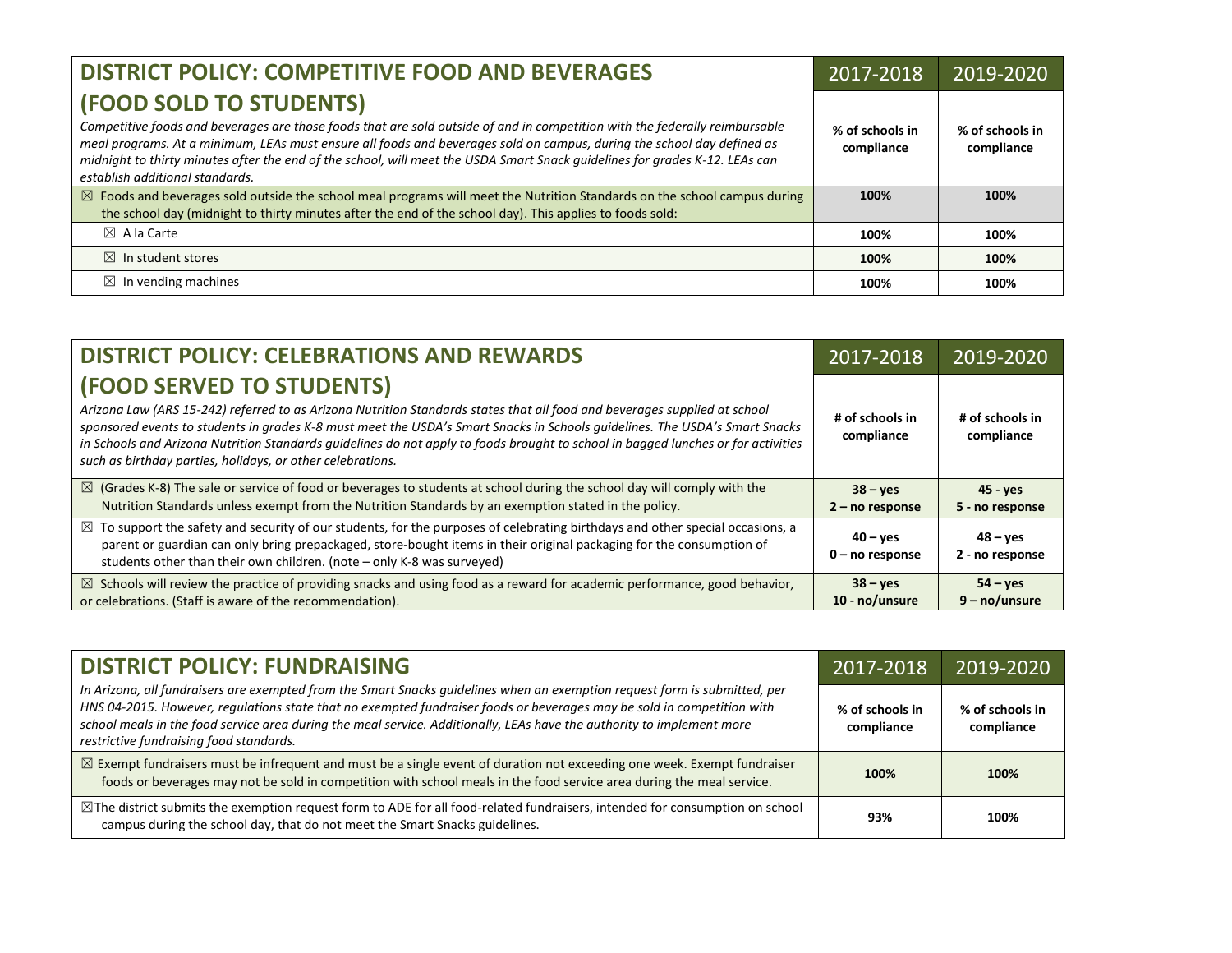| <b>DISTRICT POLICY: FOOD AND BEVERAGE MARKETING</b>                                                                                                                                                                                                                                                                                                                                                      | 2017-2018                     | 2019-2020                     |
|----------------------------------------------------------------------------------------------------------------------------------------------------------------------------------------------------------------------------------------------------------------------------------------------------------------------------------------------------------------------------------------------------------|-------------------------------|-------------------------------|
| LEAs that allow marketing of food and beverages to students must include plans and policies that allow the marketing of only<br>those foods and beverages that may be sold on the school campus during the school day (i.e. that meet the USDA's Smart<br>Snacks in Schools) LEAs have the discretion to enact broader policies that address marketing that occurs at events outside of<br>school hours. | % of schools in<br>compliance | % of schools in<br>compliance |
| $\boxtimes$ The District will promote healthy choices by prominently displaying healthy foods in the cafeteria, using posters or bulletin<br>boards, and offering food tastings.                                                                                                                                                                                                                         | 100%                          | 100%                          |
| $\boxtimes$ Foods and beverages that do not comply with the Nutrition Standards, with the exception of food or beverages sold as an<br>exempt fundraiser, will not be marketed and advertised on school grounds.                                                                                                                                                                                         | 96%                           | 94%                           |

### **III. DISTRICT WELLNESS COMMITTEE**

*The District is required to convene a representative district wellness committee that meets to establish goals and oversee school health and safety policies and programs, including development, implementation and periodic review and update of this district-level wellness policy.*

| <b>COMMITTEE ROLE AND MEMBERSHIP</b>                                                                                                                                              | 2017-2018 |    | 2019-2020  |     |
|-----------------------------------------------------------------------------------------------------------------------------------------------------------------------------------|-----------|----|------------|-----|
| The district must notify the public of their ability to participate in the LWP process. LEAs should establish details of how the<br>LWP will be convened and how it will operate. | YES       | ΝO | <b>YES</b> | NO. |
| $\boxtimes$ District convenes a representative district wellness committee (DWC).                                                                                                 | x         |    |            |     |
| $\boxtimes$ District Wellness Committee meets as needed.                                                                                                                          | χ         |    | х          |     |
| $\boxtimes$ The public is notified of their ability to participate in the district wellness committee.                                                                            | X         |    | X          |     |

| <b>LEADERSHIP</b><br>The district must designate one or more LEA and/or school official(s) who have the authority and responsibility to ensure<br>each school complies with the local wellness policy. This may or may not be the same person responsible for bringing the<br>wellness committee together and planning the meetings. | 2017-2018 |    | 2019-2020    |    |
|--------------------------------------------------------------------------------------------------------------------------------------------------------------------------------------------------------------------------------------------------------------------------------------------------------------------------------------|-----------|----|--------------|----|
|                                                                                                                                                                                                                                                                                                                                      | YES       | NΟ | YES          | ΝO |
| $\boxtimes$ The Superintendent, through the Director of Food and the Director of K-12 Physical Education will oversee the<br>implementation and evaluation of the wellness policy.                                                                                                                                                   | X         |    | $\mathbf{v}$ |    |
| $\boxtimes$ School principals, with assistance from school staff and parents, are responsible for implementation of the District's<br>wellness policy at their schools.                                                                                                                                                              | л         |    | Λ            |    |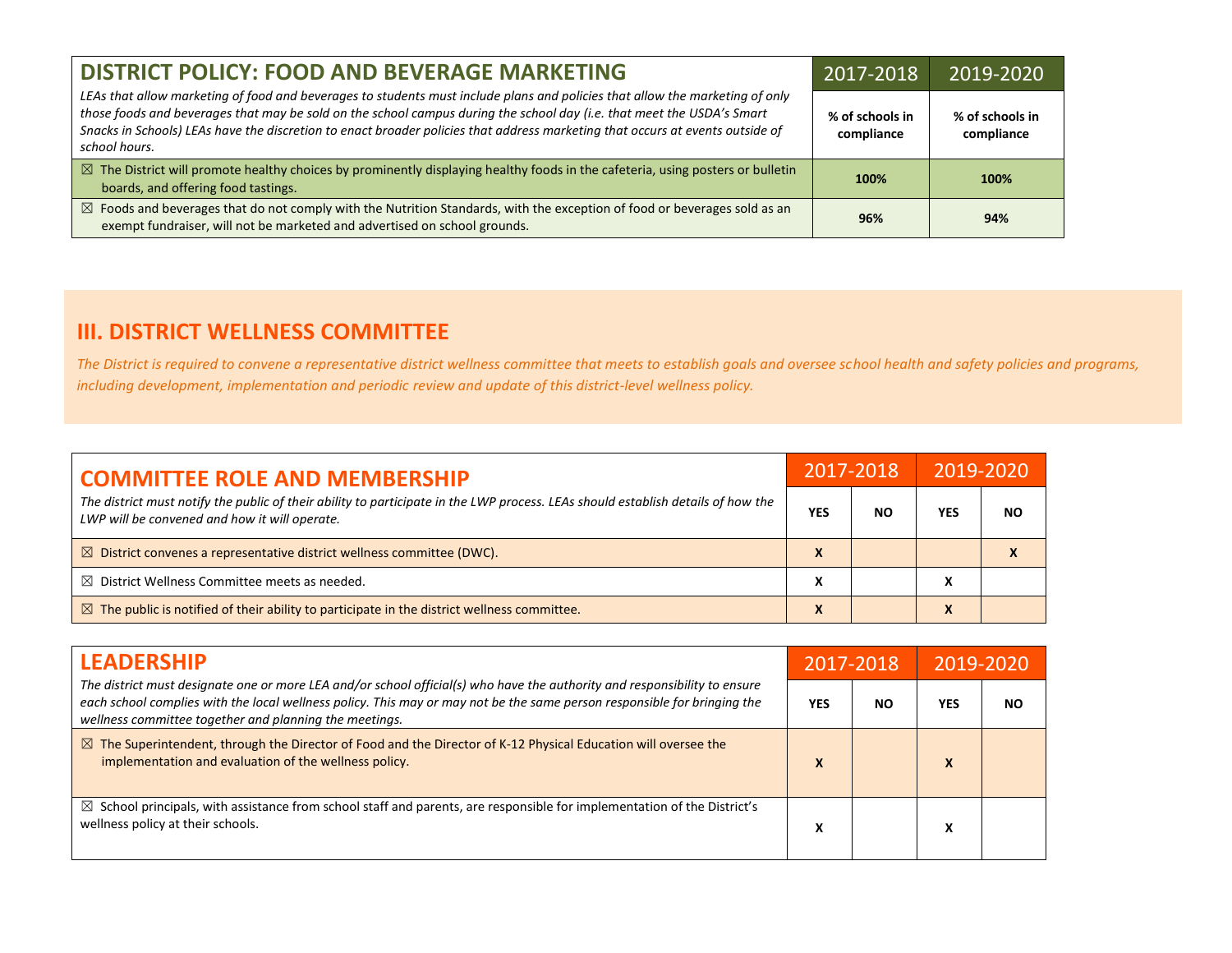# **IV. IMPLEMENTATION, MONITORING, ACCOUNTABILITY AND NOTIFICATION**

| <b>TRIENNIAL PROGRESS ASSESSMENTS</b>                                                                                                                                   | 2017-2018    |    | 2019-2020  |    |
|-------------------------------------------------------------------------------------------------------------------------------------------------------------------------|--------------|----|------------|----|
| At least once every three years, the District must assess compliance with their wellness policy and assess progress toward<br>meeting the goals of the wellness policy. | <b>YES</b>   | NO | <b>YES</b> | ΝO |
| $\boxtimes$ At least once every three years, the district evaluates compliance with the wellness policy.                                                                | $\mathbf{v}$ |    | X          |    |
| The evaluation includes:                                                                                                                                                |              |    |            |    |
| $\boxtimes$ The extent to which schools under the jurisdiction of the district are in compliance with the wellness policy.                                              | v<br>л       |    | x          |    |
| $\boxtimes$ The extent to which the district's policy compares to a model policy                                                                                        | X            |    | X          |    |
| $\boxtimes$ A description of the progress made in attaining the goals of the district's wellness policy.                                                                |              | Λ  | X          |    |

| <b>REVISIONS AND UPDATING THE POLICY</b>                                  | 2017-2018                          |    | 2019-2020                                |           |
|---------------------------------------------------------------------------|------------------------------------|----|------------------------------------------|-----------|
| LEAs are required to update or modify the wellness policy as appropriate. | <b>YES</b>                         | NΟ | <b>YES</b>                               | <b>NO</b> |
| $\boxtimes$ Policy is updated when appropriate.                           | $\mathbf{v}$<br>$\mathbf{\Lambda}$ |    | $\overline{\phantom{a}}$<br>$\mathbf{v}$ |           |

| $\boxtimes$ The public has access to the LWP at all times.                                                                                                |  |  |
|-----------------------------------------------------------------------------------------------------------------------------------------------------------|--|--|
| $\boxtimes$ The wellness policy is posted online. The URL is: mpsaz.org/food/wellness1/                                                                   |  |  |
| $\boxtimes$ Wellness policy communications will be posted on the Mesa Public Schools District website and made available to the<br>public at each school. |  |  |
| $\boxtimes$ District informs families and the public each year of basic information about the policy by:                                                  |  |  |
| $\boxtimes$ Providing the website link in the enrollment packet                                                                                           |  |  |

Progress has been made in the following areas:

- The number of leaders that reported that their staff was aware that the wellness policy does not recommend using food as a reward increased from 79% to 86%.
- The percentage of schools that reported that a waiver is submitted to ADE for permission to hold an exempt fundraiser increased from 93% to 100%.